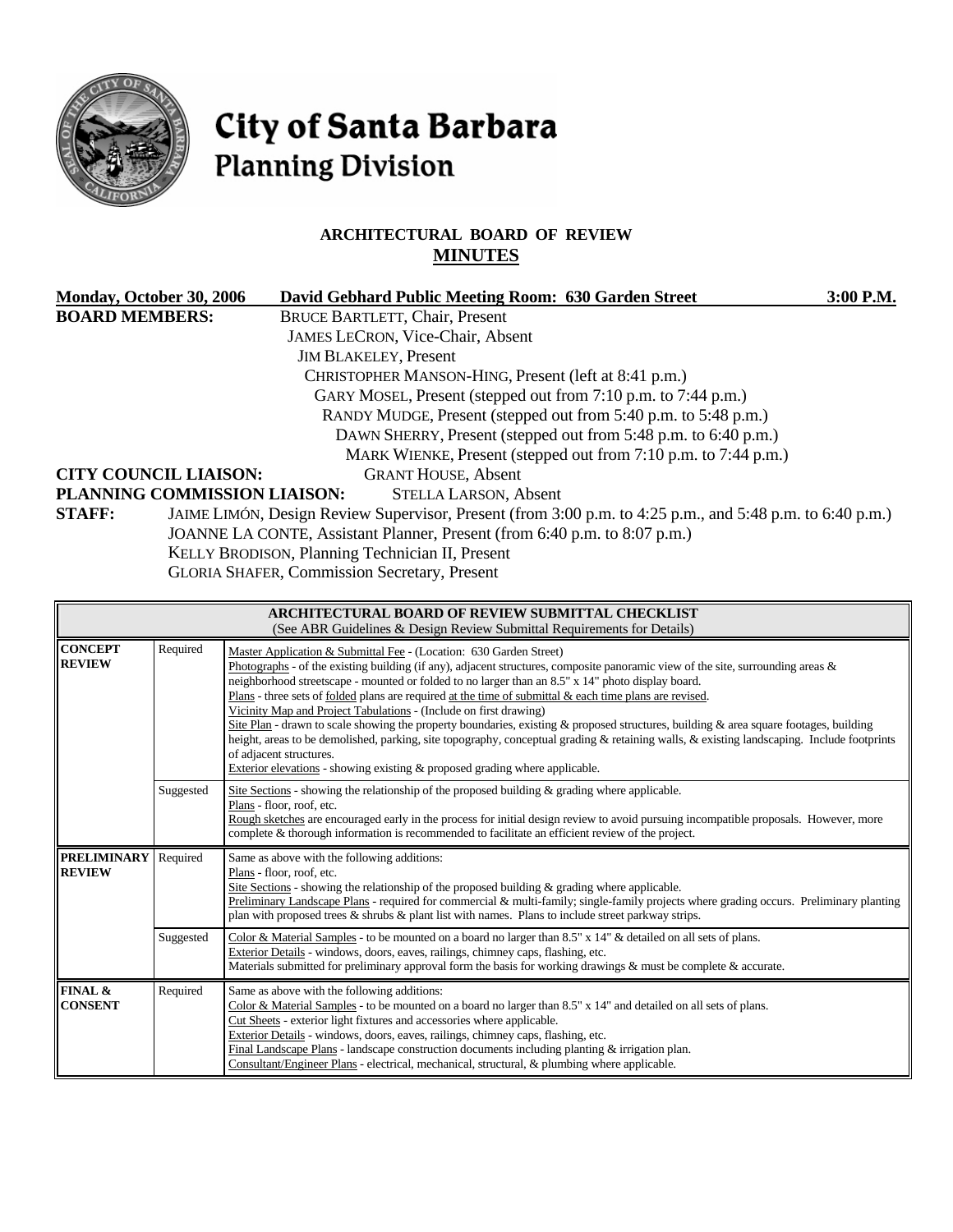#### **PLEASE BE ADVISED**

- The approximate time the project will be reviewed is listed to the left of each item. It is suggested that applicants arrive 15 minutes early. The agenda schedule is subject to change as cancellations occur. Staff will notify applicants of time changes.
- The applicant's presence is required. If an applicant is not present, the item will be postponed indefinitely. If an applicant cancels or postpones an item without providing advance notice, the item will be postponed indefinitely and will not be placed on the following Architectural Board of Review (ABR) agenda. In order to reschedule the item for review, a rescheduling fee will be paid and the applicant must fill out and file a Supplemental Application Form at 630 Garden Street (Community Development Department) in addition to submitting appropriate plans.
- All approvals made by the ABR are based on compliance with Municipal Code Chapter 22.68 and with adopted ABR guidelines. Some agenda items have received a mailed notice and are subject to a public hearing.
- The ABR may grant an approval for any project scheduled on the agenda if sufficient information has been provided and no other discretionary review is required. Substitution of plans is not allowed, if revised plans differing from the submittal sets are brought to the meeting, motions for preliminary or final approval will be contingent upon staff review for code compliance.
- The Board may refer items to the Consent Calendar for Preliminary and Final Architectural Board of Review approval.
- Preliminary and Final Architectural Board of Review approval is valid for one year from the date of the approval unless a time extension or Building Permit has been granted.
- **Items before the Board may be appealed to the City Council. For further information on appeals, contact the Planning Division Staff or the City Clerk's office. Said appeal must be in writing and must be filed with the City Clerk at City Hall within ten (10) calendar days of the meeting at which the Board took action or rendered its decision. The scope of this project may be modified under further review.**
- **AMERICANS WITH DISABILITIES ACT:** In compliance with the Americans with Disabilities Act, if you need special assistance to participate in this meeting, please contact the Planning Division at (805) 564-5470. Notification at least 48 hours prior to the meeting will enable the City to make reasonable arrangements.
- **AGENDAS, MINUTES and REPORTS**: Copies of all documents relating to agenda items are available for review at 630 Garden St. and agendas and minutes are posted online at [www.SantaBarbaraCa.gov](http://www.santabarbaraca.gov/) If you have any questions or wish to review the plans, please contact Kelly Brodison, at (805) 564-5470 between the hours of 8:30 a.m. to noon and 1:00 p.m. to 4:00 p.m., Monday through Friday.

# **LICENSING ADVISORY:**

The Business and Professions Code of the State of California and the Municipal Code of the City of Santa Barbara restrict preparation of plans for certain project types to licensed professionals. Applicants are encouraged to consult with Building and Safety Staff or Planning Staff to verify requirements for their specific projects.

Unlicensed persons are limited to the preparation of plans for:

- $\triangleright$  Single or multiple family dwellings not to exceed four (4) units per lot, of wood frame construction, and not more than two stories and basement in height;
- ¾ Non-structural changes to storefronts; and,
- ¾ Landscaping for single-family dwellings, or projects consisting solely of landscaping of not more than 5,000 square feet.

#### **NOTICE:**

- 1. That on Thursday, October 26, 2006 at 4:00 p.m., this Agenda was duly posted on the indoor and outdoor bulletin boards at the Community Development Department, 630 Garden Street, and online at www.SantaBarbaraCa.gov.
- 2. This regular meeting of the Architectural Board of Review will be broadcast live and rebroadcast in its entirety on Wednesday at 8:00 a.m. on Channel 18.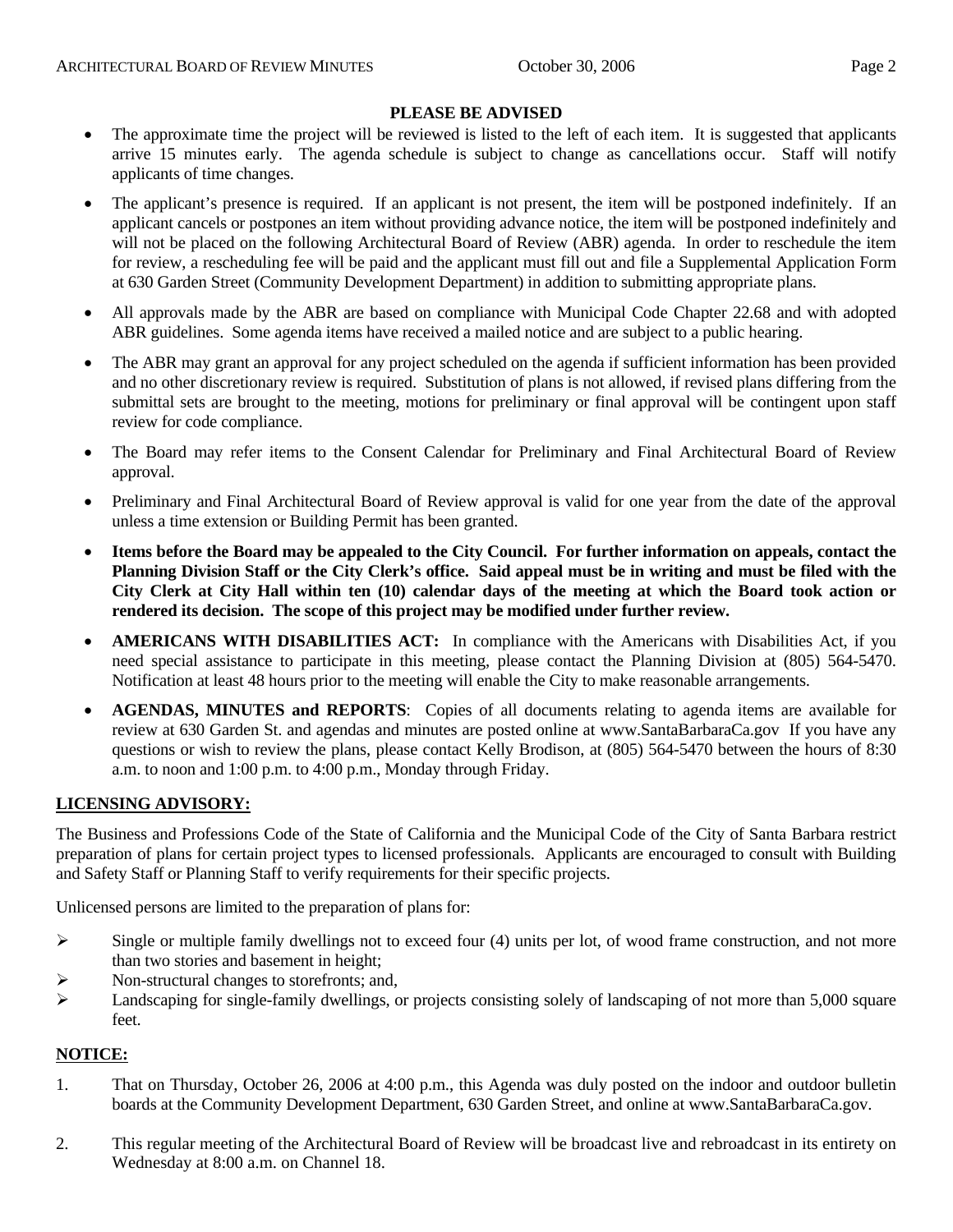A. Public Comment:

Any member of the public may address the Architectural Board of Review for up to two minutes on any subject within their jurisdiction that is not scheduled for a public discussion before the Board on that day. The total time for this item is ten minutes. (Public comment for items scheduled on today's agenda will be taken at the time the item is heard.)

No public comment.

- B. Approval of Minutes:
	- Motion: Approval of the minutes of the Architectural Board of Review meeting of October 23, 2006, with corrections. Action: Manson-Hing/Wienke, 7/0/0. Motion carried. (LeCron absent.)
- C. Consent Calendar:

Motion: Ratify the Consent Calendar. The Consent Calendar was reviewed by Mark Wienke with the exception of the landscaping for Items L, M, N and O, reviewed by Randy Mudge. Action: Manson-Hing/Sherry, 7/0/0. Motion carried. (LeCron absent.)

- D. Announcements, requests by applicants for continuances and withdrawals, future agenda items, and appeals.
	- 1. Ms. Brodison announced that Member LeCron will be absent from the meeting.
	- 2. Member Manson-Hing announced that he will not attend the ABR meeting on November 6, 2006.
- E. Subcommittee Reports.
	- 1. Member Manson-Hing reported that he will replace Member LeCron on Aircraft Terminal Sub-Committee, and the next meeting will take place on Wednesday, November 1, 2006.
	- 2. Chair Bartlett, reported that most of the Board members attended the Parliamentary Procedures training that was conducted on Wednesday, October 25, 2006.
- F. Possible Ordinance Violations.
	- 1. Member Manson-Hing reported that at 333 La Marina Drive, high retaining walls are under construction without permits. Mr. Limón will follow-up.
	- 2. 929 Laguna Street, following up on a previous violation report, Ms. Brodison reported that D/G was installed as listed on the approved plans. Member Wienke will provide the correct address where the 8 x 8 strip of sidewalk was removed and not reinstalled.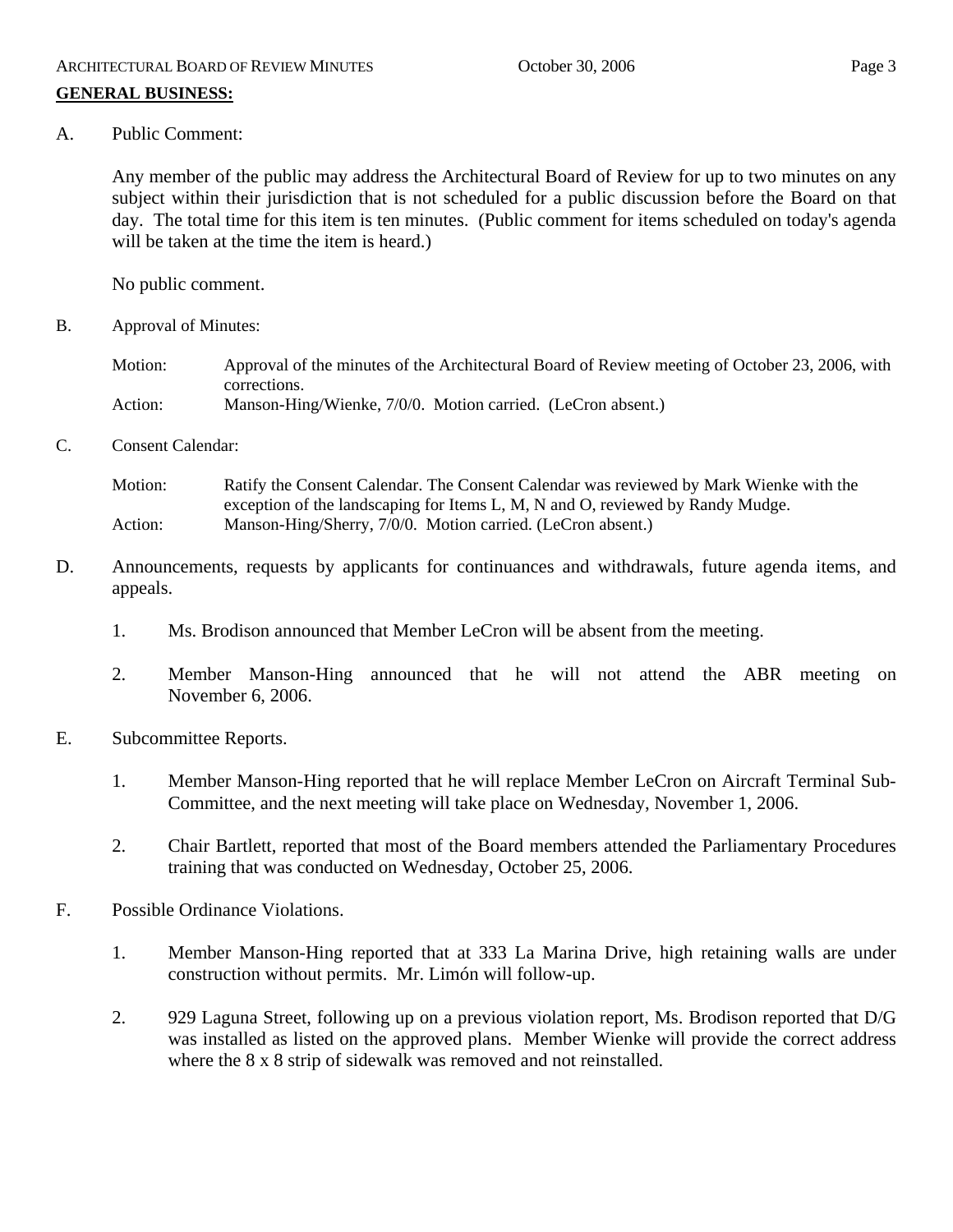# **DISCUSSION ITEM – NEW ITEM: PUBLIC HEARING**

# **1. LOWER RIVIERA SPECIAL DESIGN DISTRICT GUIDELINES**

| <b>Main Documents:</b> | Revised Draft of the Lower Riviera Special District Guidelines              |  |
|------------------------|-----------------------------------------------------------------------------|--|
| Location:              | Lower Riviera Special Design District                                       |  |
| Applicability:         | The Design Guidelines will assist property owners, architects, contractors, |  |
|                        | and design review boards to design projects that will be appropriate,       |  |
|                        | compatible, and beneficial to the Special Design District.                  |  |
| Staff:                 | Jack Jacobus, Associate Planner/Urban Historian                             |  |

 (The purpose of the establishment of the Special Design District and of these Guidelines is the preservation of the unique character and style of the Bungalow Haven Neighborhood, while the historic district proposal is being considered by the City.)

# (**RECOMMENDATION FOR CITY COUNCIL ADOPTION OF THE GUIDELINES AND INCORPORATING ABR COMMENTS IS REQUESTED.)**

(3:27)

Present: Jake Jacobus, City's Urban Historian, provided an update of the Lower Riviera Special District, and offered clarification about the pending historic district's noncontiguous boundaries. Jaime Limon, Design Review Supervisor, was also available to provide further clarification and answer questions from the Board.

Public comment opened at 3:30 p.m.

Joseph Rution, Bungalow Haven Neighborhood Association, in favor.

Cheri Ray, resident, in favor.

Public comment closed at 3:33 p.m.

Board Comments (condensed):

(Wienke) Portions of the document do not provide leeway for the flair of artistic elements.

(Manson-Hing) The document is helpful, staff's efforts are appreciated.

(Mosel) If the document is to become a part of the Ordinance, the language of the document should be stronger regarding required architectural styles to preserve neighborhood character.

(Sherry) The document should be open to interpretation in order to allow opportunities for architectural creativity.

(Bartlett) The document illustrates only 5 architectural styles for reference; however, the district is comprised of many styles and combinations of styles. The document does acknowledge that the special district is different from the historic zone.

(Mudge) A check list, similar to the hillside design guidelines checklist, would be beneficial in determining whether projects are in compliance with parameters.

**Motion: Recommend City Council adoption of the Lower Riviera Design Guidelines as presented, with the comment that staff shall develop applicant and Board compliance check lists.** 

Action: Wienke/Manson-Hing, 7/0/0. Motion carried. (LeCron absent.)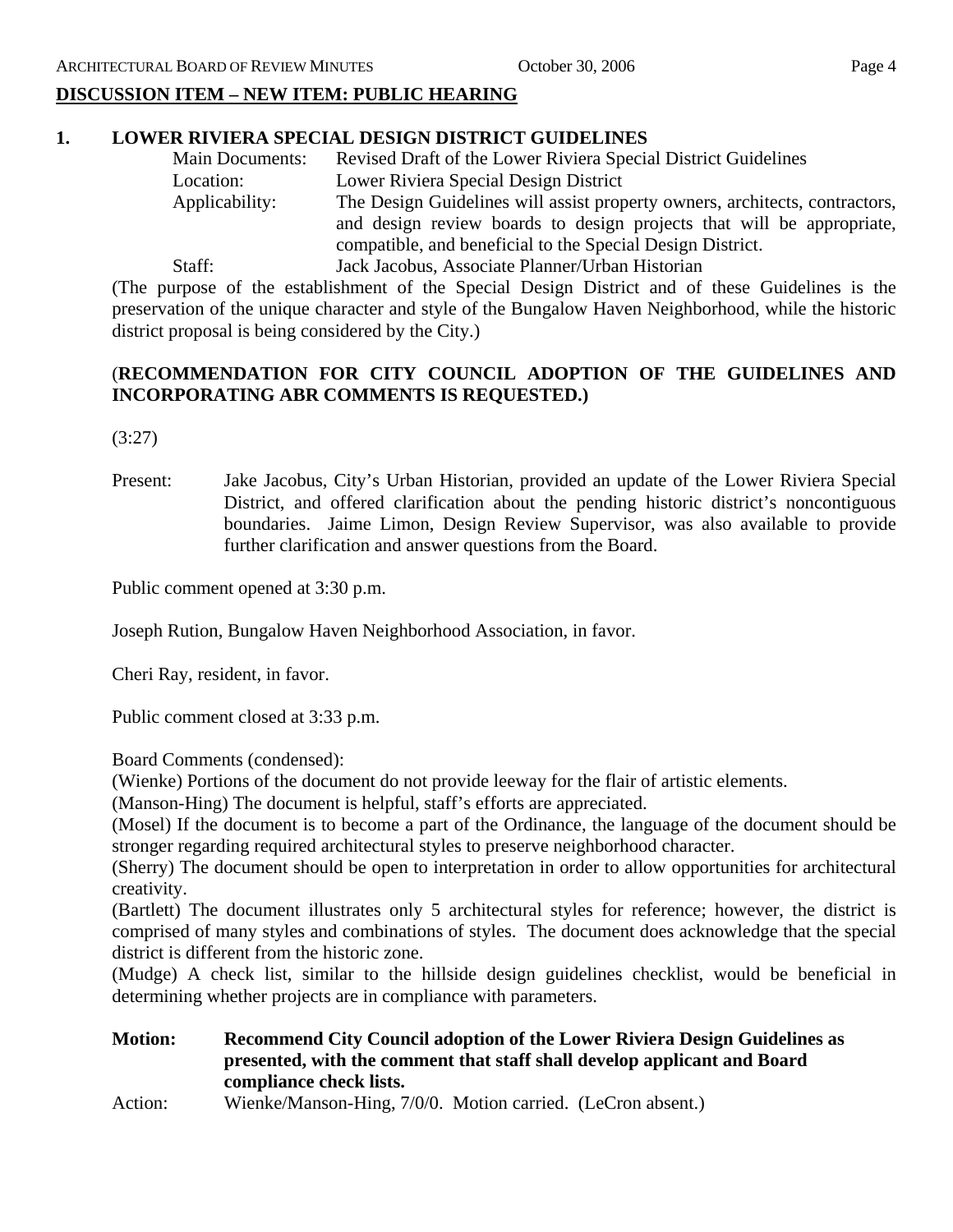#### **CONCEPT REVIEW - NEW ITEM: PUBLIC HEARING**

# **2. 1302 SAN ANDRES ST** P-R Zone

**(4:15)** Assessor's Parcel Number: 039-101-005 Application Number: MST2006-00624 Owner: City of Santa Barbara Applicant: Parks and Recreation Architect: Van Atta Associates

(Proposal to construct a new City "pocket park" with benches, lawns, landscaping, and minor children's art elements on a newly created lot (APN 039-151-015) totaling 12,750 square feet. The project involves removing the existing paving on the Victoria Street right-of-way for a connection to the proposed stairway at Bohnett Park.)

# **(PROJECT REQUIRES ENVIRONMENTAL ASSESSMENT AND NEIGHBORHOOD PRESERVATION ORDINANCE FINDINGS.)**

(4:25)

Present: Billy Goodnick, City of Santa Barbara Landscape Architect; and Susan Van Atta, Landscape Architect.

Public comment opened at 4:33 p.m.

Celeste Barber, resident, in favor.

Public comment closed at 4:40 p.m.

**Motion: Preliminary Approval and continued indefinitely to the Full Board with the following comments: 1)** Study allowing more of the frame work of the building to be represented, and simplify the more realistic portions shown on the plans to be more of an abstracted representation of the house. **2)** Add more playful resizing of the fish element. **3)** Study use of an abstracted fireplace element in the framework. Action: Wienke/Blakeley, 7/0/0. Motion carried. (LeCron absent.)

#### **PRELIMINARY REVIEW**

#### **3. 1822 SAN PASCUAL ST** R-3 Zone

 Assessor's Parcel Number: 043-163-013 Application Number: MST2004-00546 Owner: San Pascual Cottages, LLC Architect: Peter Hunt

(Proposal to construct a seven unit condominium complex on a 15,341 square foot lot. Two existing single-family residences, a detached garage and shed currently located on site would be demolished.)

# **(PROJECT REQUIRES COMPLIANCE WITH PLANNING COMMISSION RESOLUTION NO. 072-05.)**

(5:00)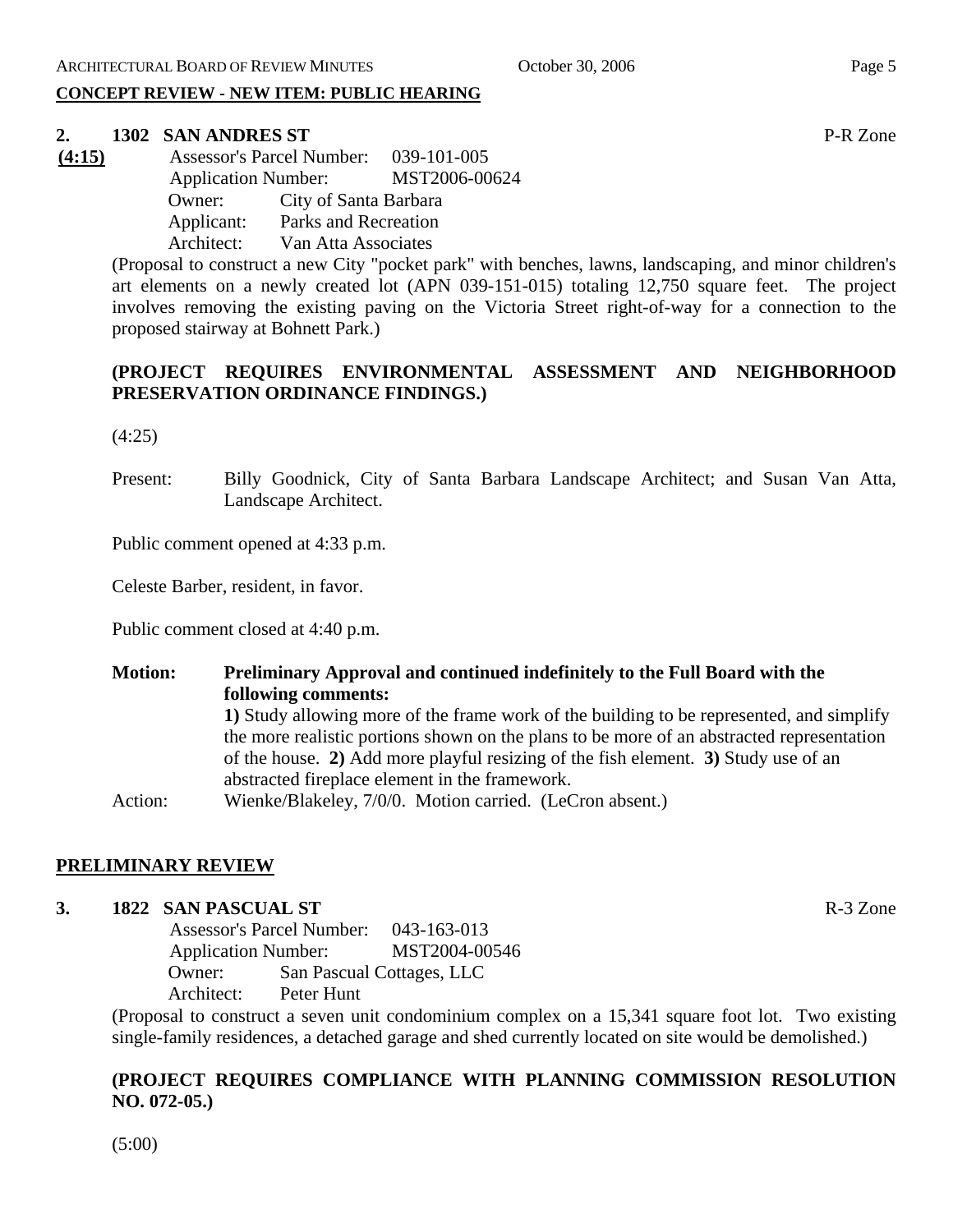ARCHITECTURAL BOARD OF REVIEW MINUTES **October 30, 2006** Page 6

Present: Peter Hunt, Architect.

Public comment opened at 5:15 p.m.

Rod Edwards, neighbor, opposed.

Carolyn Rice, neighbor, opposed.

Public comment closed at 5:19 p.m.

Straw vote: How many prefer Building A? 4/1/0. How many prefer Building C? 1/4/0.

# **Motion: Final Approval with the following conditions: 1)** The electrical boxes on all three buildings are to be covered. **2)** The majority of the Board prefers Option A of the site elevation submitted. Action: Sherry/Wienke, 4/1/1. Motion carried. (Manson-Hing opposed. Blakeley abstained. LeCron and Mudge absent.)

# **PRELIMINARY REVIEW**

## **4. 3501 SEA LEDGE LN** A-1/SD-3 Zone

 Assessor's Parcel Number: 047-082-004 Application Number: MST2004-00141 Owner: David Neubauer Architect: Don Pedersen

(The project consists of demolishing an accessory structure, storage building, workshop, and two car garage and constructing a new 494 square foot two-car garage with a 176 square foot workshop. Attached and above to the proposed garage is a new 450 square foot cabana with an approximate 600 square foot deck. A lap pool, spa and sun deck is proposed between the house and accessory structure. The proposal also includes adding new drought tolerant vegetation and palm trees to the site with drip irrigation and the addition of a new security gate. The project will result in a 3,468 square foot single family residence with a detached 720 square foot three car garage on a 1.03 acre lot.)

# **(PROJECT REQUIRES NEIGHBORHOOD PRESERVATION ORDINANCE FINDINGS AND COMPLIANCE WITH PLANNING COMMISSION RESOLUTION NO. 083-05.)**

(5:48 )

Present: Richard Johnson, Architect representing Don Pedersen, Architect; Grant Castleberg, Landscape Architect; Doug Fell, Owner's Representative.

Public comment opened at 6:01 p.m.

Chris Jacobs, Hatch and Parent, representative for a neighboring property owner, requested that ABR postpone their decision until a later date.

Public comment closed at 6:12 p.m.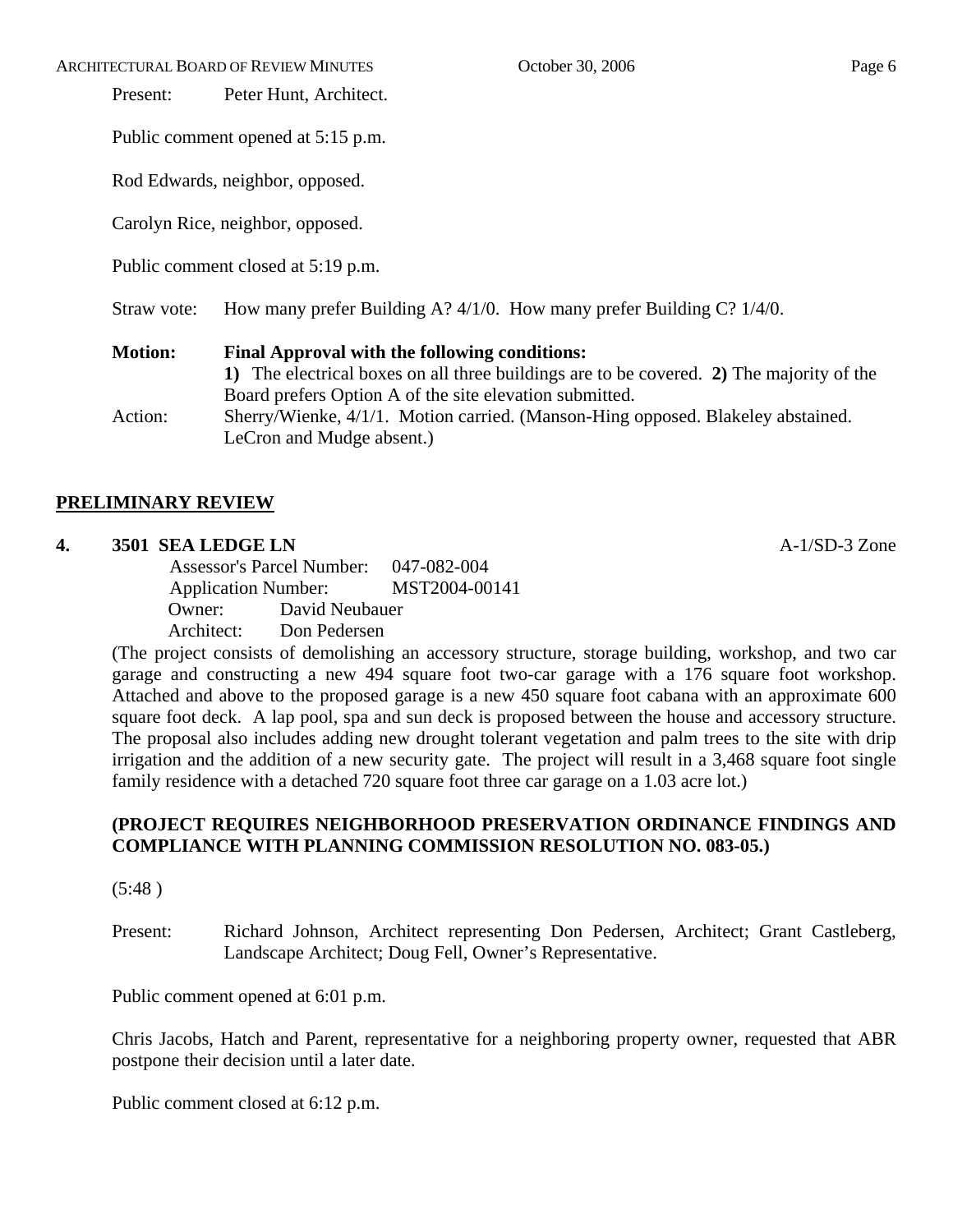#### **Motion: Continued indefinitely to the Full Board with the following comments:**

**1)** The applicant is to address the items omitted from the list of considerations, including: water tanks, and related equipment, including the adjacent generator. **2)** There is concern that the undocumented Tiki Hut has no photos provided. **3)** Provide further clarification of the walls and fences adjacent to the private lane and driveway easement. **4)** Clarify the stair entrance which is in tight proximity to the driveway for the adjacent property. **5)** Some of Board is concerned that the amount of covered deck has not reduced sufficiently in accordance with the Planning Commission resolution. **6)** The mass of the cabana/ accessory structure appears to overpower the existing residence. **7)** Provide details of the proposed roof top solar installation. **8)** Consider skinning the proposed fireplace of the cabana structure in stone similar to the main residence. **9)** Verify and demonstrate the driveway functionality and gate condition. **10)** Provide composite elevations or composite sections showing the two structures in relative proximity. **11)** Provide site section details relative to the easement drawings. **12)** Consider neighbor friendly plant choices along the easterly property line other than bamboo.

Action: Mosel/Manson-Hing, 6/0/0. Motion carried. (LeCron absent. Sherry stepped down.)

### **\*\*\*\*\*\*\*\*\*\*\*\*\*\*\*\*\* THE BOARD RECESSED FROM 6:40 P.M. UNTIL 7:10 P.M. \*\*\*\*\*\*\*\*\*\*\*\*\*\***

## **CONCEPT REVIEW - CONTINUED ITEM**

#### **5. 520 W FIGUEROA ST** R-3 Zone

 Assessor's Parcel Number: 039-202-011 Application Number: MST2006-00394 Owner: Baltadano Family Trust Designer: Thomas Morrison Applicant: Pedro Baltadano

(Proposal to construct a two-story, three-unit residential condominium project. Each new unit would be approximately 1,400 square feet with three bedrooms and have an attached 420 square foot two-car garage. The existing 1,473 square foot single-family residence on the 7,550 square foot parcel would be demolished.)

#### **(Second Concept Review.)**

# **(COMMENTS ONLY; PROJECT REQUIRES ENVIRONMENTAL ASSESSMENT AND STAFF HEARING OFFICER APPROVAL OF A TENTATIVE SUBDIVISION MAP FOR CONDOMINIUMS.)**

 $(7:10)$ 

Present: Thomas Morrison, Designer.

#### **Motion: Continued indefinitely to the Full Board with the following comments:**

**1)** The applicant is to further study offsetting the wall planes, especially on the west elevation, so that the plan reflects the vertical wall breakups on the exterior elevation. **2)** Provide a true off-set where the stair is flush with the wall and with the siding underneath, to provide a true offset. **3)** The break up of the main roofs is mostly successful; however, the applicant is to study simplifying the lower eyebrow entry-roof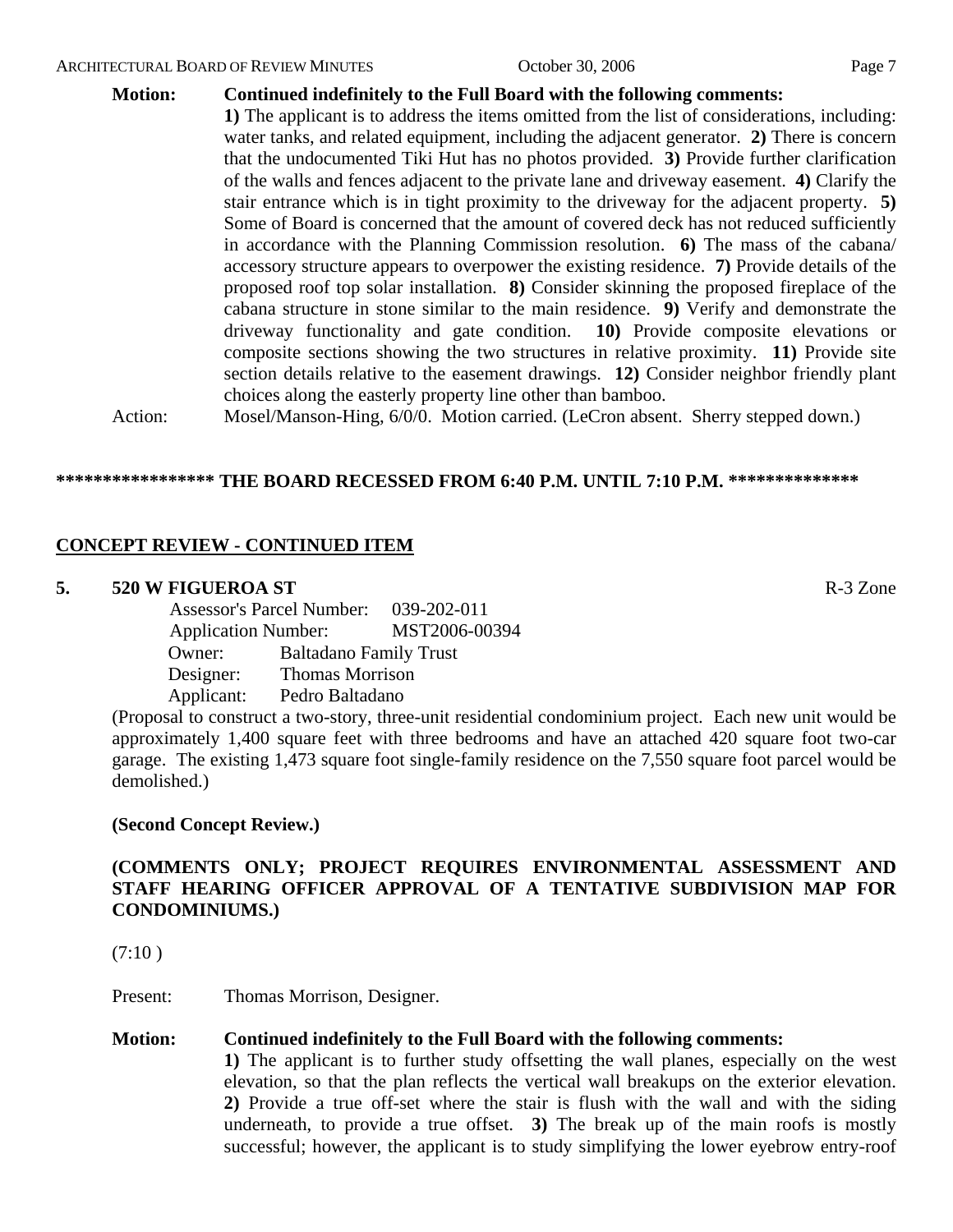elements of the entry. Consider a post at the corner to simplify the roof connection. **4)** Study the window proportions so that the windows appear more vertical, rather than horizontal, in keeping with the style. **5)** Increase the dimension of the upper level of the second floor bedroom at the east elevation. **6)** Increase the mass of the wing wall at the far south side of the west elevation at the reveal of the living room of Unit #1. **7)** Maximize landscape opportunities, especially in the front yard setback, by reconfiguring the front entry from the street, and eliminating the lateral sidewalk connection to the driveway.

Action: Manson-Hing/Blakeley, 5/0/0. Motion carried. (LeCron absent. Mosel and Wienke stepped down.)

# **PRELIMINARY REVIEW**

#### **6. 2020 EL CAMINO DE LA LUZ** E-3/SD-3 Zone

 Assessor's Parcel Number: 045-100-005 Application Number: MST2006-00159 Owner: John L. & A. Ruiz Designer: Jason Grant

(Proposal for a 1,590 square foot two-story addition to an existing 1,460 square foot single story, single family residence with detached 390 square foot two-car garage. The proposal includes a new 839 square foot second story and a 751 square foot first floor addition. The project is located on a 14,000 square foot lot in the Appealable Jurisdiction of the Coastal Zone and requires Planning Commission approval for a Coastal Development Permit.)

# **(PROJECT REQUIRES COMPLIANCE WITH PLANNING COMMISSION RESOLUTION NO. 041-06.)**

(7:44)

Present: Jason Grant, Agent; JoAnne LaConte, Assistant Planner, City of Santa Barbara.

Public comment opened at 8:49 p.m.

Michael Riley, neighbor, possibly in favor with some conditions.

Public comment closed at 8:59 p.m.

**Motion: Preliminary Approval of the project with the finding that the Neighborhood Preservation Ordinance criteria have been met as stated in Subsection 22.68.060 of the City of Santa Barbara Municipal Code, and continued indefinitely to the Consent Calendar with the following comments: 1)** Provide appropriate screen landscaping for privacy to the northern and eastern neighbors; **2)** Provide colors and finish schedule on the plans. **3)** Final Approval may be made at Consent.

Action: Sherry/Mosel, 7/0/0. Motion carried. (LeCron absent.)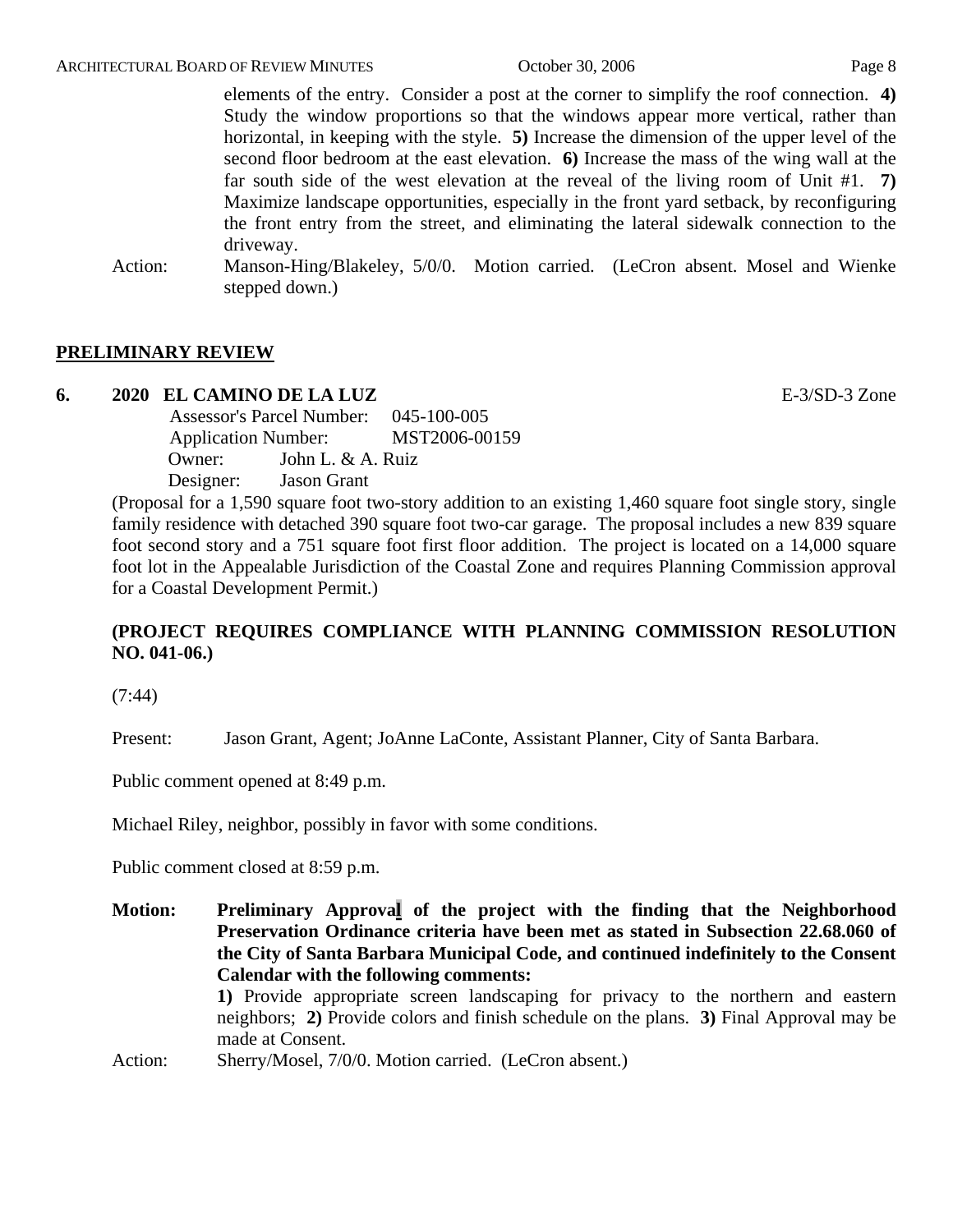# **CONCEPT REVIEW - CONTINUED ITEM**

#### **7. 2230 CLIFF DR** E-3 Zone

 Assessor's Parcel Number: 041-252-071 Application Number: MST2006-00303 Owner: Teri Jory and Seth Geiger Applicant: Douglas Keep

(Proposal for a new two-story 2,444 square foot single family residence and 558 square foot two-car garage on a 5,428 square foot lot. There is an existing non-conforming duplex spanning the property line between this parcel and the adjacent parcel. The proposal includes demolition of the half of the duplex on this parcel with the other half of the duplex to remain on the adjacent parcel. Also proposed is 128 cubic yards of cut and fill grading on the site and landscaping changes in the parkway on Fellowship Road. A modification is requested to provide the required open yard area in the front yard setback.)

#### **(Second Concept Review.)**

# **(COMMENTS ONLY; PROJECT REQUIRES NEIGHBORHOOD PRESERVATION ORDINANCE FINDINGS AND STAFF HEARING OFFICER APPROVAL FOR A MODIFICATION.)**

(8:07)

Present: Douglas Keep, Architect.

Public comment opened at 8:15 p.m.

David Tait, neighbor, opposed to the project as presented.

Robert Pretsch, neighbor, opposed to the lack of back yard open space.

Public comment closed at 8:20 p.m.

#### **Motion: Continued three weeks to the Full Board with the following comments:**

**1)** The Board carried forward the following comments from the meeting of July 10, 2006\*: \*1. Restudy the mass, bulk, scale and square footage as they appear to be excessive given the small corner lot configuration; \*2. The Board can not support a modification having all of the open yard space within the front setback along Fellowship; \*4 The Board is in support of legalizing the existing nonconforming duplex, but is concerned with the relationship of the two-story residence located 6-feet from the adjacent structure which will remain; \*6. Study building second-story components into apparent attic space to reduce the height and mass of the building. **2)** The Board finds that the architecture is handsome, although the program and apparent mass, bulk, and scale are excessive for the corner lot. **3)** The applicant is to: **a**. Reduce the overall scale and study the relationships such that it has an entry apparent off the street front. **b.** Provide more open yard space beyond front setback lines; **c.** Continue to study the interrelationship of the house and remaining structure to the east side; and **d.** Provide a north elevation.

Action: Manson-Hing/Sherry, 7/0/0. Motion carried. (LeCron absent.)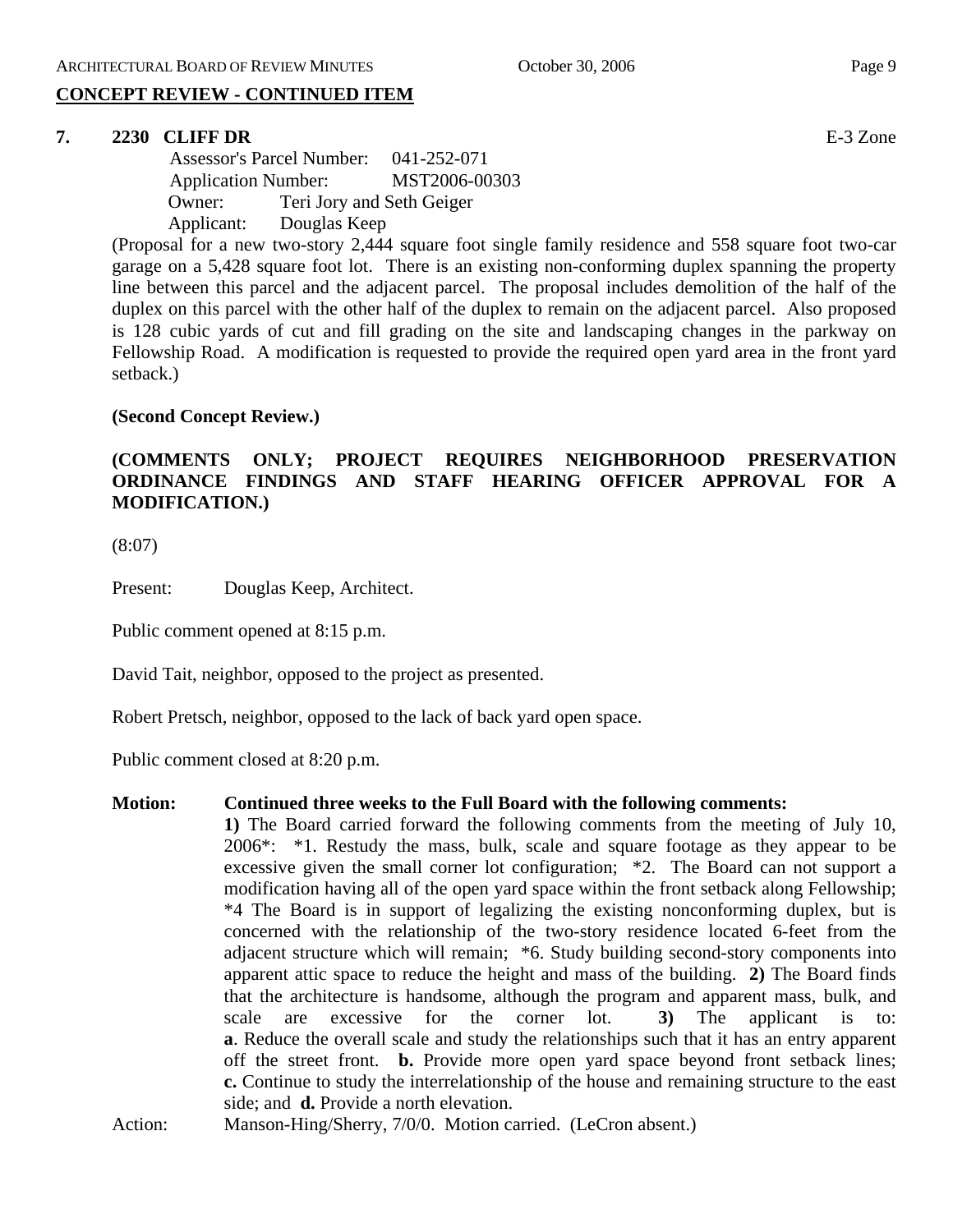# **CONCEPT REVIEW - NEW ITEM: PUBLIC HEARING**

#### **8. 2047 CIELITO LN** A-1 Zone

 Assessor's Parcel Number: 021-082-036 Application Number: MST2006-00306 Owner: Robert and Norah McMeeking Architect: Hugh Twibell

(Proposal for a 1,191 square foot three-story addition to an existing 2,837 square foot three-story single family residence located on a 45,075 square foot lot in the Hillside Design District.)

# **(COMMENTS ONLY; PROJECT REQUIRES ENVIRONMENTAL ASSESSMENT AND NEIGHBORHOOD PRESERVATION ORDINANCE FINDINGS.)**

(8:41)

Present: Robert and Norah McMeeking, Owners.

**Motion: Preliminary Approval of the project with the finding that the Neighborhood Preservation Ordinance criteria have been met as stated in Subsection 22.68.060 of the City of Santa Barbara Municipal Code, and continued indefinitely to the Consent Calendar with the following comments: 1)** Final Approval may be made at Consent Calendar. **2)** The proposed addition is well conceived, matching and improving the existing architecture; however: **a.** Study the roof pitch at the north-east corner to match the existing roof. **b.** Study replacing the railing with vertical pickets to match the existing, to be more in keeping with the house.

Action: Mudge/Wienke, 6/0/0. Motion carried. (LeCron, Manson-Hing absent.)

# *CONSENT CALENDAR*

#### **REVIEW AFTER FINAL**

#### **A. 316 W MONTECITO ST** C-2 Zone

Assessor's Parcel Number: 037-232-006 Application Number: MST2004-00746 Owner: Sona Star Incorporated Applicant: Santa Barbara Cottage Hospital Agent: Isaac Romero Architect: Phillips, Metsch, Sweeney & Moore

(Proposal for a Conditional Use Permit for a chemical dependency facility. The proposal includes exterior alterations consisting of re-striping of the parking lot, new window screens, new security gate and exterior color change to building.)

#### **(Review After Final to change from sandstone curb to stamped concrete curb.)**

Final Approval of the Review After Final for the stamped concrete.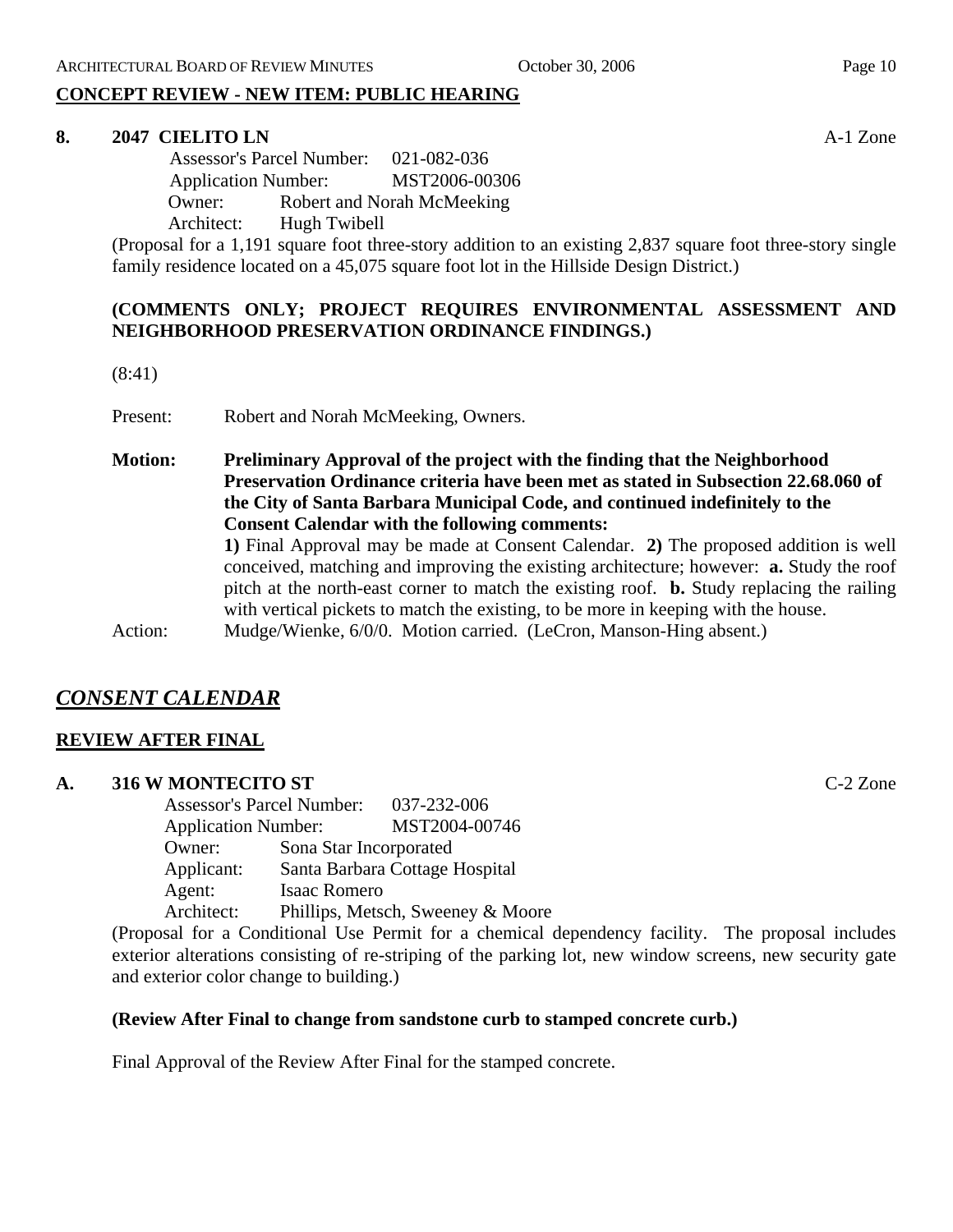### **REVIEW AFTER FINAL**

#### **B.** 4000 LA COLINA RD **E-3/SD-2** Zone

Assessor's Parcel Number: 057-020-015 Application Number: MST2004-00673 Owner: Archdiocese of Los Angeles /Ed Welf Corp Applicant: Peter Darose Architect: Ed Lenvik Engineer: Vern Williams

(Proposal to construct a 30-foot tall, 9,512 square foot indoor practice gymnasium at the north-west corner of Bishop Garcia Diego High School. Project also includes landscaping and site improvements including grading, utility and drainage.)

#### **(Review After Final for the addition of a bell tower to the student quad area.)**

Final Approval as submitted of the Review After Final.

## **REVIEW AFTER FINAL**

# **C. 1221 CHINO ST** R-2 Zone

|            | <b>Assessor's Parcel Number:</b> |  |  |
|------------|----------------------------------|--|--|
|            | <b>Application Number:</b>       |  |  |
| Applicant: | Pat Strum                        |  |  |
| Owner:     | Clint Lefler                     |  |  |
| Architect: | Peter Ehlen                      |  |  |

(Proposal to convert an existing duplex into two condominium units by elevating, relocating and constructing a new unit underneath. The existing two-car garage will be demolished and replaced with a new unit. A total of four condominiums with seven covered and two uncovered parking spaces are proposed. Planning Commission approval of the Tentative Subdivision Map is required.)

## **(Review After Final for a reduced front bay window, change a shed roof to gable, change all double hung windows to casement and add a kitchen window at the first floor.)**

Final Approval as submitted of the Review After Final.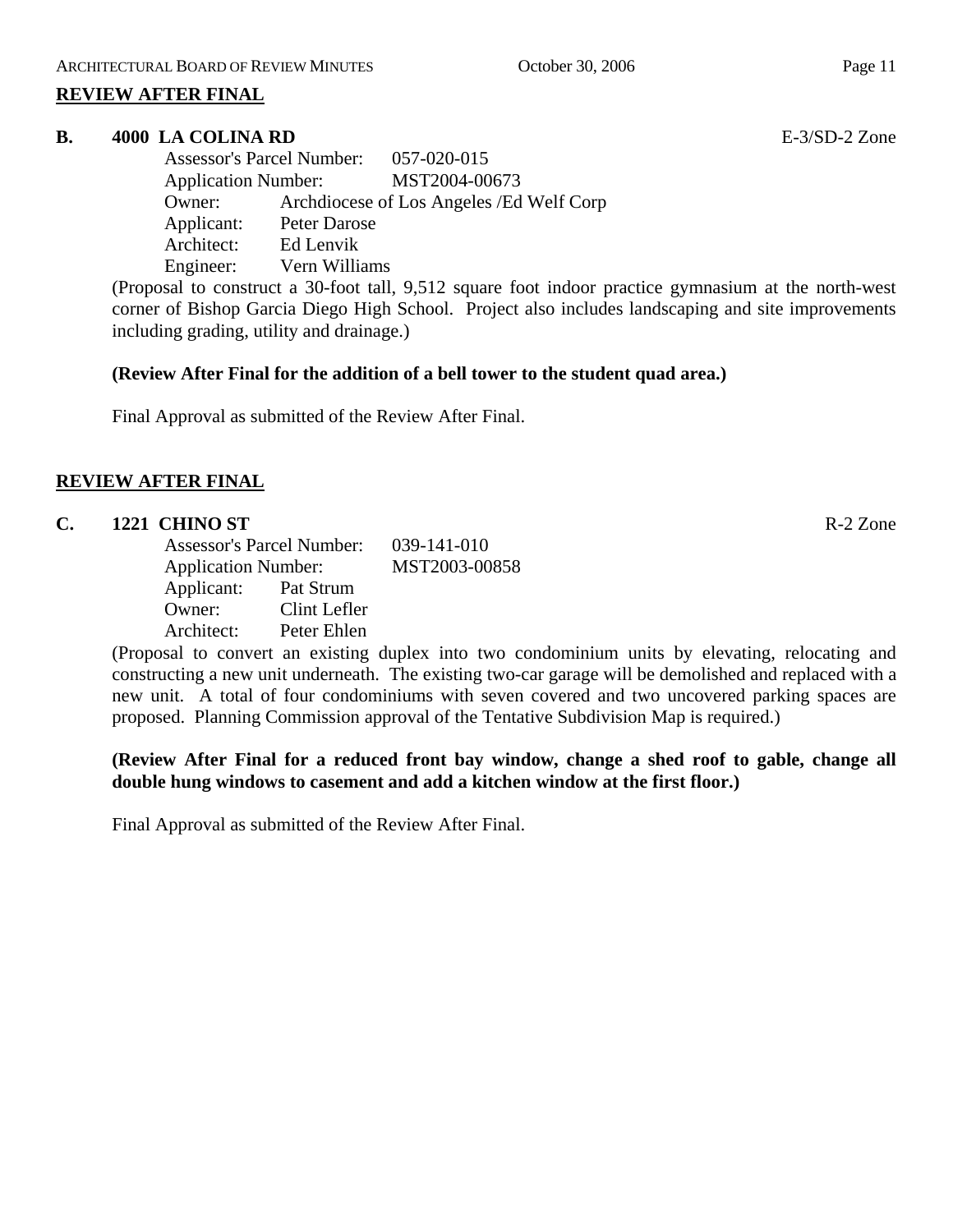### **REVIEW AFTER FINAL**

#### **D. 121 VISTA DEL MAR DR** E-3/SD-3 Zone

Assessor's Parcel Number: 047-051-008 Application Number: MST2004-00105 Owner: Timothy Park Architect: Duffy Smith

(Proposal for a 190 square foot addition configured as a bathroom and laundry room and alterations to the family room and breakfast room of an existing single-family house in the Hillside Design District. The existing house is 1,530 net square feet. This house is located in the Appealable Jurisdiction of the Coastal Zone and will require a Coastal Development Permit.)

#### **(Review After Final to eliminate the masonry finish from the chimney.)**

Final Approval of the Review After Final for the chimney.

## **REFERRED BY FULL BOARD**

#### **E.** 611 W DE LA GUERRA ST **R**-3 Zone

Assessor's Parcel Number: 037-061-006 Application Number: MST2005-00540 Owner: David Henry Camarillo Architect: Ron Sorgman

(Proposal for first and second-story additions and an attached garage for an existing 1,572 square foot one-story single-family residence. The proposal includes an 82 square foot addition to the first floor, a new 403 square foot second-floor, 346 square feet of roof terraces, an attached 393 square foot two-car garage, and demolition of the existing detached garage. The project would result in a 2,058 square foot, two-story single-family dwelling and an attached 393 square foot two-car garage on the 5,000 square foot lot. A modification is required to encroach into the interior-yard setback.)

#### **(Modification approved September 21, 2005. Final Approval is requested.)**

Final Approval as noted.

#### **CONTINUED ITEM**

#### **F. 901 DE LA VINA ST** C-2 Zone

Assessor's Parcel Number: 039-312-009 Application Number: MST2006-00617 Owner: David Alan Sullins

(Proposal for minor window and door changes including eyebrows over the windows, minor lighting improvements and to re-stucco the exterior of an existing mixed use building on a 6,250 square foot lot.)

# **(ACTION MAY BE TAKEN IF SUFFICIENT INFORMATION IS PROVIDED.)**

Final Approval as noted.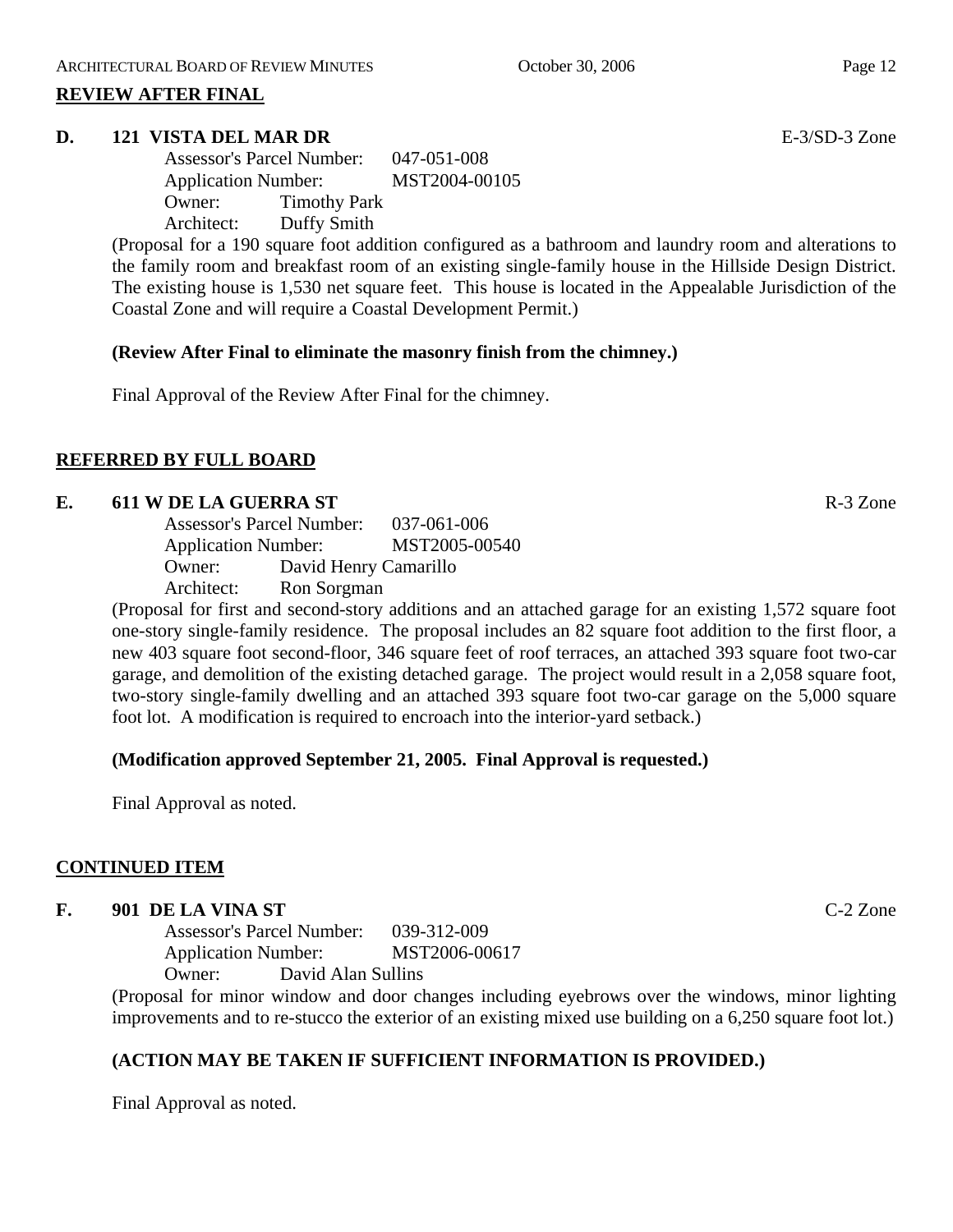#### **G. 4007 PRIMAVERA RD** E-3/SD-2 Zone

Assessor's Parcel Number: 057-420-003 Application Number: MST2006-00618 Owner: David and Jacalyn Trandal Contractor: Becker Construction Corp

(Proposal to permit the as-built balcony and to add French doors for the existing residence on a 9,599 square foot lot.)

# **(PROJECT REQUIRES ENVIRONMENTAL ASSESSMENT AND NEIGHBORHOOD PRESERVATION ORDINANCE FINDINGS.)**

Final Approval as submitted of the project with the finding that the Neighborhood Preservation Ordinance criteria have been met as stated in Subsection 22.68.060 of the City of Santa Barbara Municipal Code.

## **NEW ITEM**

# **H. 120 S HOPE F-115** C-2/SD-2 Zone

Assessor's Parcel Number: 051-010-014 Application Number: MST2006-00643 Owner: Macerich La Cumbre, LLC Applicant: Mohammed Aziz

(Proposal to demolish the previous retail space known as Regis Salon and perform exterior improvements consisting of a new facade and signage and interior remodel for a new mall security office at the La Cumbre Plaza Mall.)

# **(ACTION CAN BE TAKEN IF SUFFICIENT INFORMATION IS PROVIDED.)**

Final Approval as submitted with the comment that no rooftop equipment is proposed.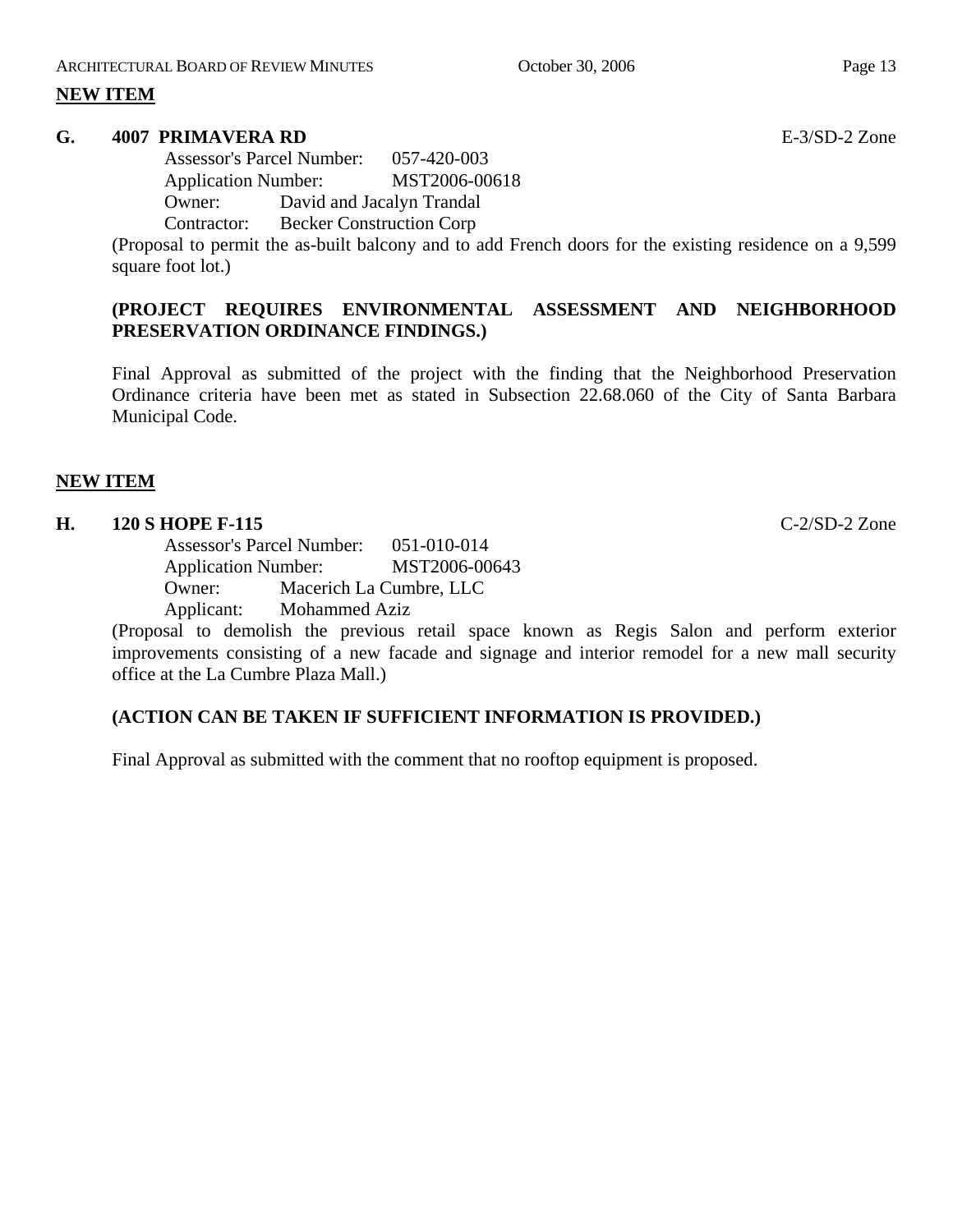## **I. 242 LAS ALTURAS RD** E-1 Zone

Assessor's Parcel Number: 019-320-025 Application Number: MST2006-00641 Owner: Louis Joseph Dene Architect: Brian Hofer

(Proposal for a new infinity edge pool with associated walls and equipment on a 34,289 square foot lot in the Hillside Design District. The lot is currently developed with a 2,827 square foot single-family residence.)

# **(PROJECT REQUIRES ENVIRONMENTAL ASSESSMENT AND NEIGHBORHOOD PRESERVATION ORDINANCE FINDINGS.)**

Final Approval as noted on the plan, with the finding that the Neighborhood Preservation Ordinance criteria have been met as stated in Subsection 22.68.060 of the City of Santa Barbara Municipal Code and the conditions that the soils report, and 1) All recommendations are to be shown on the plans; 2) The materials are to be poured in place concrete walls; 3) The color is to be Aquamarine to match the existing deck.

# **NEW ITEM**

#### **J. 335 N MILPAS ST** C-2/M-1 Zone

Assessor's Parcel Number: 031-363-033 Application Number: MST2006-00642 Owner: Thomas Roth, Trustee 1987, Trust Applicant: Hayden Environmental

(Proposal for a temporary groundwater remediation compound consisting of a 4' x 6' wide and 6' high chain link fenced area at an existing commercial building on a 12,303 square foot lot.)

# **(PROJECT REQUIRES ENVIRONMENTAL ASSESSMENT.)**

Final Approval as noted on the plans, with the comment that a 16 foot pole height maximum is allowable, with a one year time limit.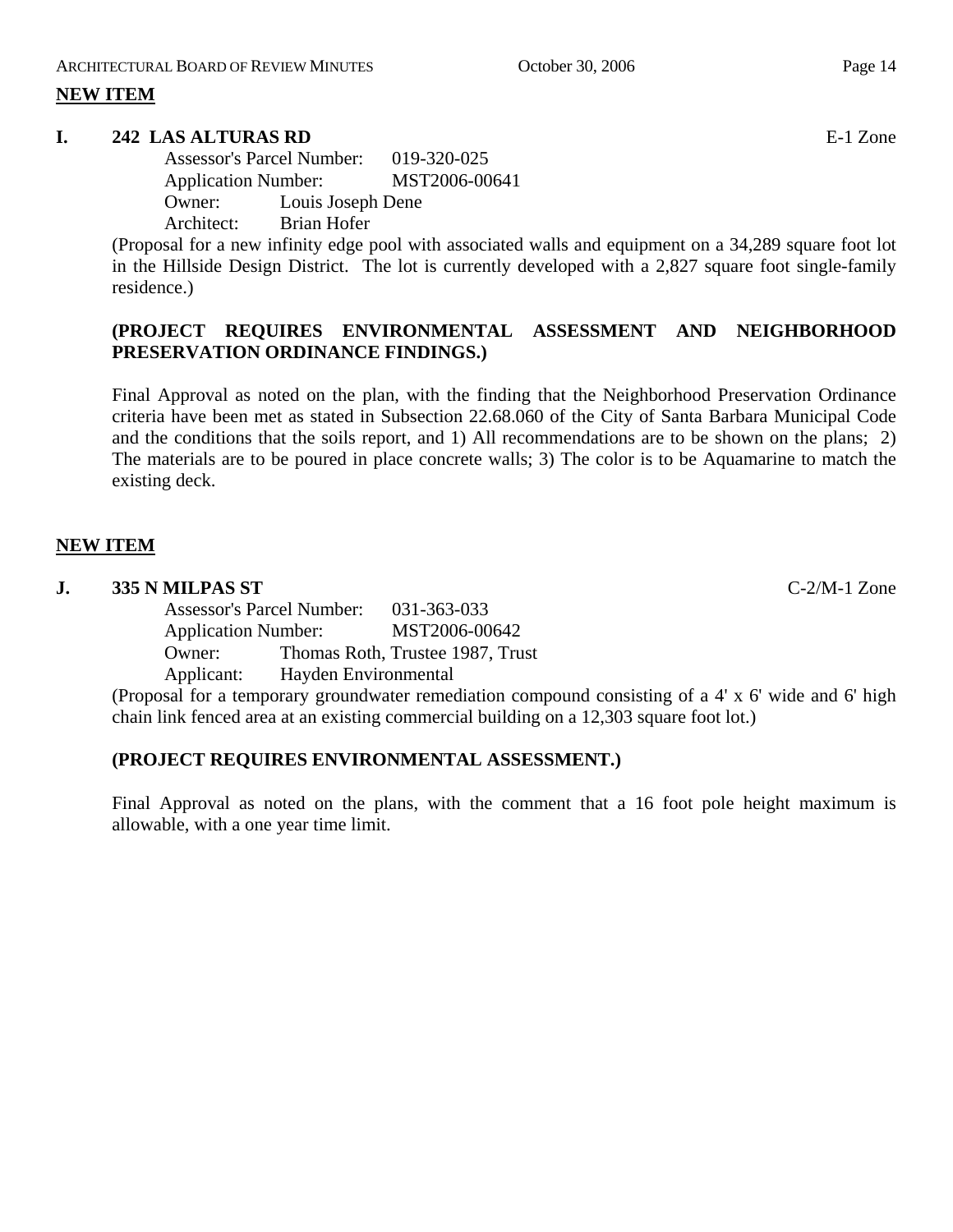#### **K.** 812 LARGURA PL **A-1** Zone

Assessor's Parcel Number: 029-110-034 Application Number: MST2006-00645 Owner: Elizabeth Vos

(Proposal to change the existing aluminum windows and doors to Milgard vinyl, change the body trim, color change, picket spacing on the upper rear balcony on a 1.08 acre lot in the Hillside Design District. The lot is currently developed with a 2,473 square foot single-family residence.)

# **(ACTION MAY BE TAKEN IF SUFFICIENT INFORMATION IS PROVIDED.)**

One week continuance, with the following comments: 1) The colors and materials are acceptable; 2)The applicant is to return with "as-built" deck plans.

## **CONTINUED ITEM**

## **L. 1120 ARBOLADO RD** E-1 Zone

|             | <b>Assessor's Parcel Number:</b> |                                |  |
|-------------|----------------------------------|--------------------------------|--|
|             | <b>Application Number:</b>       |                                |  |
| Owner:      | Sean Hecht                       |                                |  |
| Designer:   |                                  | AB Design Studio, Incorporated |  |
| Contractor: | John Moffet                      |                                |  |

(Proposal to construct a new swimming pool, a 410 square foot detached two-car garage, a 325 square foot cabana, and related hardscape in the front of the 11,264 square foot lot in the Hillside Design District. The existing front-yard swimming pool, walkway, stairs, and patio area will be demolished. A modification is requested for encroachment of the cabana into the front-yard setback.)

#### **(Modification approved on August 30, 2006.)**

Final Approval of the project with the condition that an Arborist shall provide a letter verifying that roots were avoided during excavation and construction, and provide photo documentation of excavation for retaining wall construction within drip line of the tree.

# **CONTINUED ITEM**

#### **M. 288 N LA CUMBRE RD** E-3/PUD 4.6/SD-2 Zone

Assessor's Parcel Number: 057-320-001 Application Number: MST2006-00152 Owner: Willis Kay Aiko Applicant: Richard Dean Agent: Syndi Souter

(Proposal to replace an existing water treatment system and construct a 192 square foot equipment shed in the common area of the Amber Gardens Planned Unit Development. The surrounding existing 8 foot tall chain link fence and hedge would remain. A modification is requested for the project to be located within the 40 foot setback.)

# **(Modification approved on October 11, 2006. Final Approval is requested.)**

Final Approval as noted.